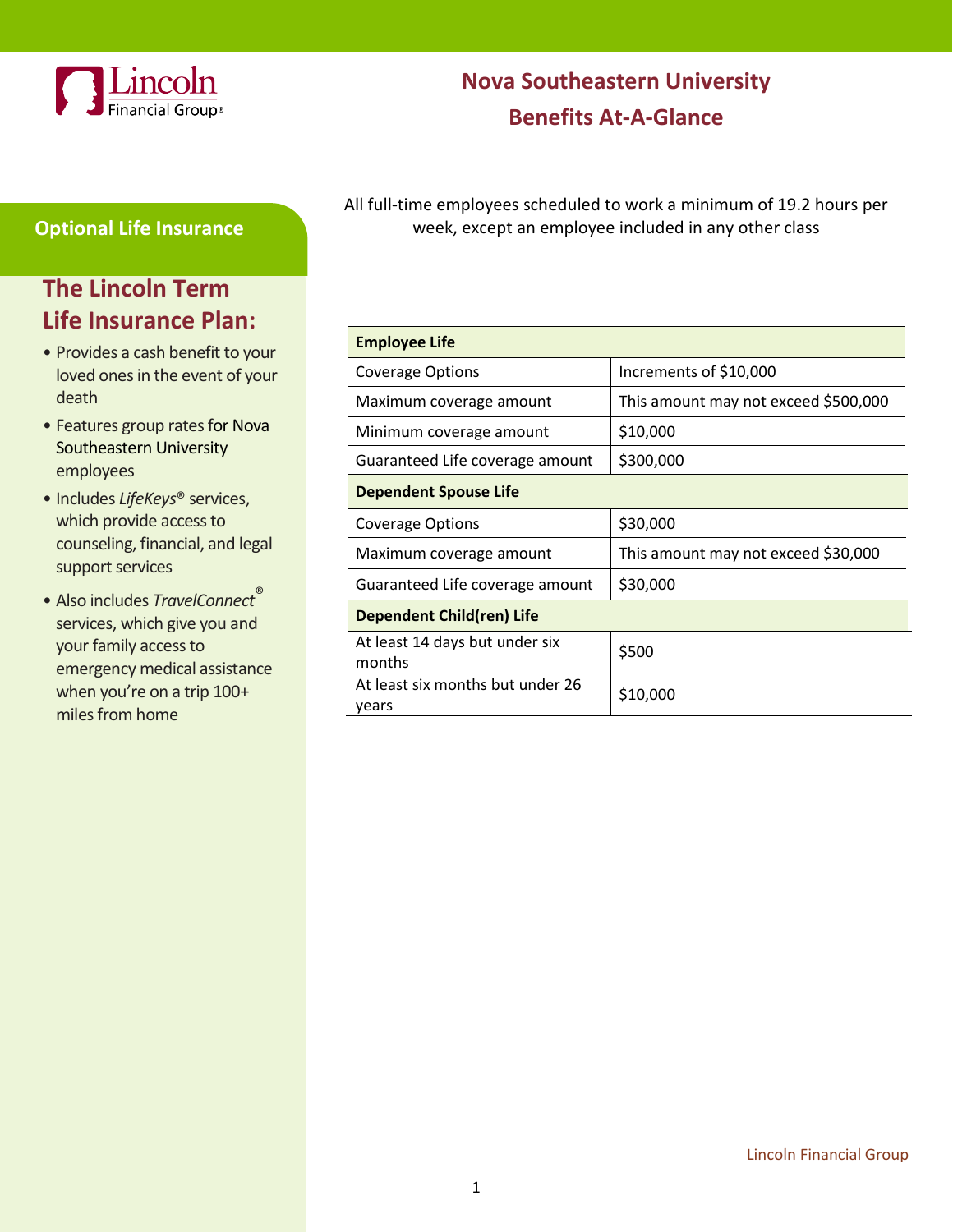## **Employee Coverage**

## **Guaranteed Life Insurance Coverage Amount**

- Initial Open Enrollment: When you are first offered this coverage, you can choose a coverage amount not to exceed \$300,000 without providing evidence of insurability.
- Annual Limited Enrollment/Family Status Change: If you are a continuing employee, you can increase your coverage amount by two levels without providing evidence of insurability. If you select coverage in an amount higher than this number, you will be required to submit evidence of insurability. If you have been previously denied coverage, you will be required to submit evidence of insurability.
- If you decline this coverage now and wish to enroll later, evidence of insurability may be required and may be at your own expense.

## **Maximum Insurance Coverage Amount**

- You can choose a coverage amount up to \$500,000. Evidence of Insurability may be required for optional life coverage. See the Evidence of Insurability page for details.
- Your coverage amount will reduce to 67% of the original amount when you reach age 65; and 50% of the original amount when you reach age 70.

#### **Dependent Spouse Coverage -** You can secure term life insurance for your spouse if you select coverage for yourself.

## **Guaranteed Life Insurance Coverage Amount**

- Initial Open Enrollment: When you are first offered this coverage, you can choose a coverage amount up to \$30,000 for your spouse without providing evidence of insurability.
- Annual Limited Enrollment: Evidence of insurability is required for any increase. If you select coverage in an amount higher than this number, you will be required to submit evidence of insurability. If you have been previously denied coverage, you will be required to submit evidence of insurability.
- If you decline this coverage now and wish to enroll later, evidence of insurability may be required and may be at your own expense.

## **Maximum Insurance Coverage Amount**

- You can choose a coverage amount up to \$30,000 for your spouse. Evidence of Insurability may be required.
- Your Dependent Spouse amounts are reduced to 67% of the original amount when you reach age 65; and 50% of the original amount when you reach age 70.

**Dependent Child(ren) Coverage -** You can secure term life insurance for your dependent children when you choose coverage for yourself.

## **Coverage Amount**

• Enrollment: you can choose a coverage amount up to \$500 if at least 14 days but under six months, \$10,000 if at least six months but under 26 years.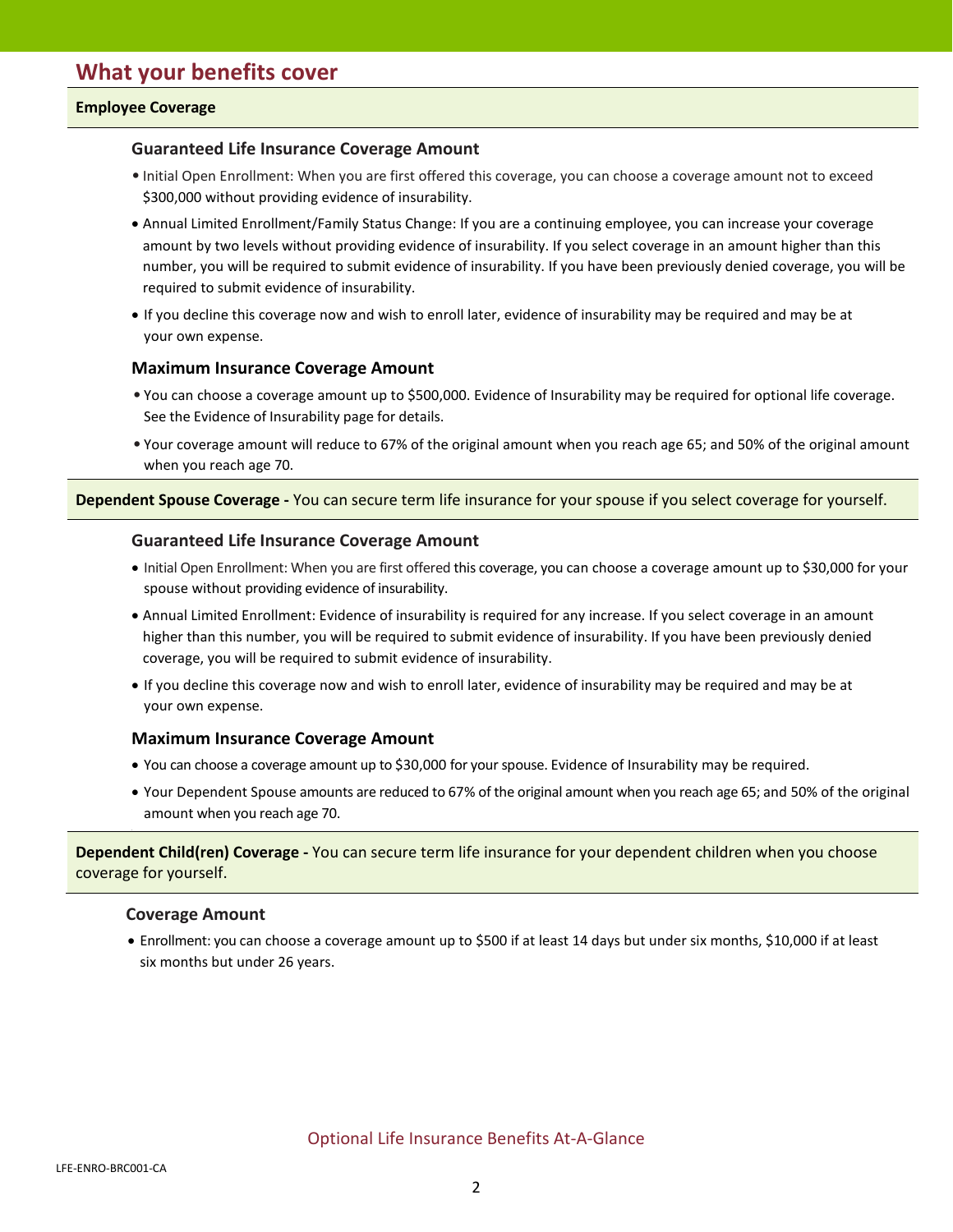# **Additional Plan Benefits Included with Life Coverage**

| Accelerated Death Benefit: Enables you to receive a portion of your policy<br>death benefit while you are living if diagnosed with a terminal illness. Please<br>note that the receipt of an accelerated death benefit may be taxable. A<br>covered employee should consult their tax advisor.                          | Included |
|-------------------------------------------------------------------------------------------------------------------------------------------------------------------------------------------------------------------------------------------------------------------------------------------------------------------------|----------|
| Waiver of Premium: is a provision that allows you to not to pay<br>premiums during a period of disability that has lasted for a particular length<br>of time.                                                                                                                                                           | Included |
| Conversion: If all or part of your optional and dependent life coverage ends,<br>you may convert the amount of coverage you had under the group policy to<br>an individual life insurance policy without medical evidence.                                                                                              | Included |
| Portability: If all or part of your optional and optional dependent life<br>coverage ends, you may continue all or part of the amount that ends, less<br>any amounts converted to an individual policy. Portable group term life<br>insurance is not available if coverage ends because the group policy<br>terminates. | Included |

# **Benefit Exclusions**

Like any insurance, this term life insurance policy does have exclusions. A suicide exclusion may apply. A complete list of benefit exclusions is included in the policy. State variations apply.

This is not intended as a complete description of the insurance coverage offered. Controlling provisions are provided in the policy, and this summary does not modify those provisions or the insurance in any way. This is not a binding contract. A certificate of coverage will be made available to you that describes the benefits in greater detail. Refer to your certificate for your maximum benefit amounts. Should there be a difference between this summary and the policy, the policy will govern.

*LifeKeys*® services are provided by ComPsych® Corporation, Chicago, IL. TravelConnect® travel assistance services are provided by On Call International, Salem NH. On Call International must coordinate and provide all arrangements in order for eligible services to be covered. ComPsych® and On Call International are not Lincoln Financial Group companies and Lincoln Financial Group does not administer these Services. Each independent company is solely responsible for its own obligations. Coverage is subject to contract language that contains specific terms, conditions, and limitations.

Group insurance products and services described herein are issued by Lincoln Life Assurance Company of Boston. Lincoln Financial Group is the marketing name for Lincoln National Corporation and its affiliates. Affiliates are separately responsible for their own financial and contractual obligations.



©2019 Lincoln National Corporation LCN-2599373-061719

Optional Life Insurance Benefits At-A-Glance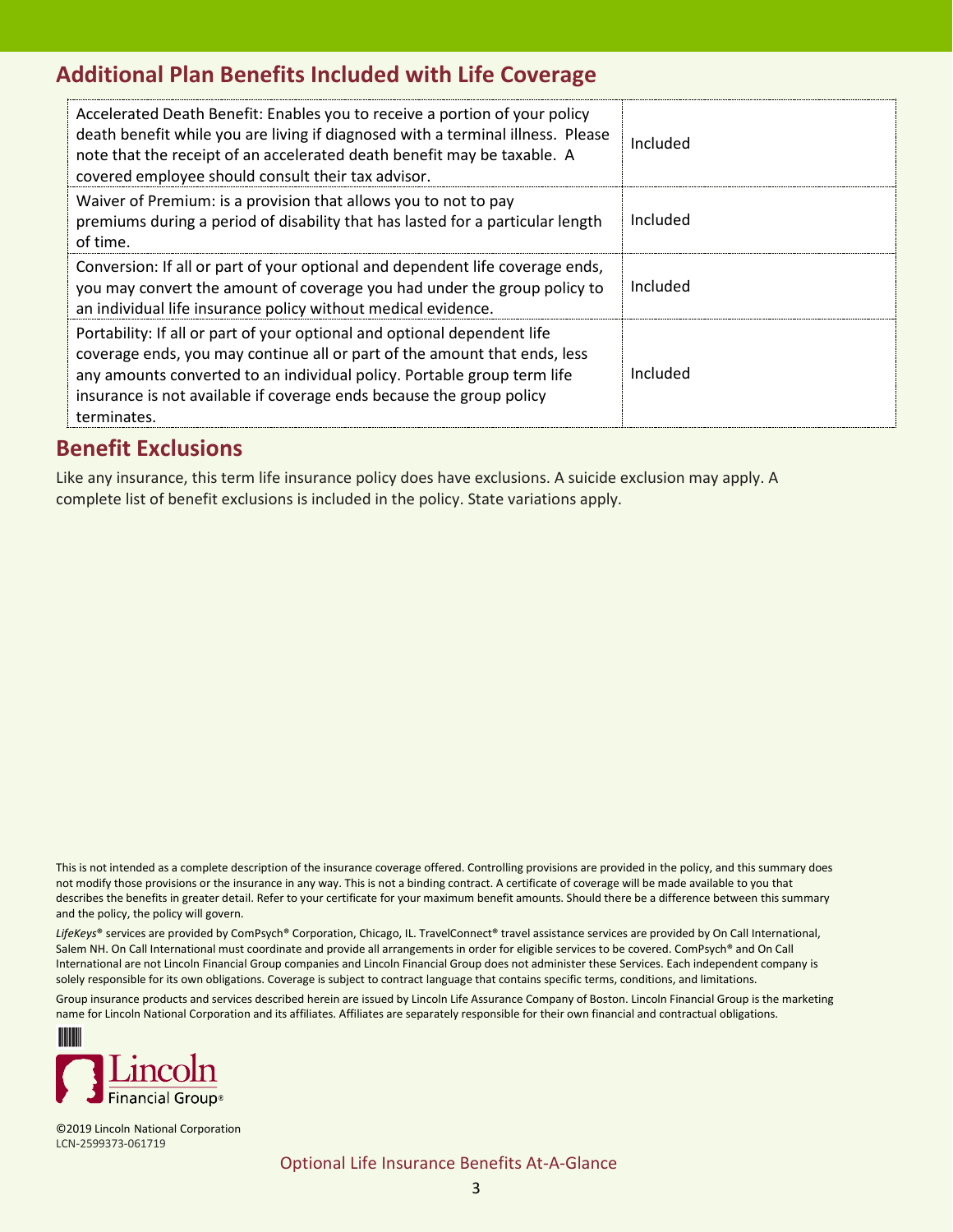# **Monthly Optional Life Insurance Premium Calculate Your Premium.**

# **Group Life Rates for You**

| <b>Employee</b><br>Age | Life<br>Premium |
|------------------------|-----------------|
| Range                  | Rate            |
| 0 - 24                 | \$0.047         |
| $25 - 29$              | \$0.057         |
| 30 - 34                | \$0.076         |
| $35 - 39$              | \$0.085         |
| 40 - 44                | \$0.095         |
| 45 - 49                | \$0.142         |
| 50 - 54                | \$0.218         |
| 55 - 59                | \$0.408         |
| 60 - 64                | \$0.626         |
| 65 - 69                | \$1.250         |
| 70+                    | \$2.050         |

# **Calculate Your Cost**

Use the appropriate rate provided in the tables to the left to calculate your cost based on the amount of coverage you select. The following example calculates the monthly cost for a 36-year-old employee who would like to purchase \$100,000 in employee optional term life insurance coverage.

| <b>Calculation Example</b> |                                                                                                                          | Example   | You |
|----------------------------|--------------------------------------------------------------------------------------------------------------------------|-----------|-----|
| Step 1                     | Using the table above, enter the rate that<br>corresponds with your age.                                                 | \$0.085   |     |
| Step 2                     | Enter the desired coverage amount in<br>dollars.                                                                         | \$100,000 |     |
| Step 3                     | Enter the desired coverage amount in<br>increments of \$1,000. To calculate, divide<br>the coverage amount by $$1,000$ . | 100       |     |
| Step 4                     | Calculate the monthly cost. Multiply Step<br>1 by Step 3.                                                                | \$8.50    |     |

*Note: Rates are subject to change and can vary over time.*

Please see prior page for product information. Optional Life Insurance Premium Calculation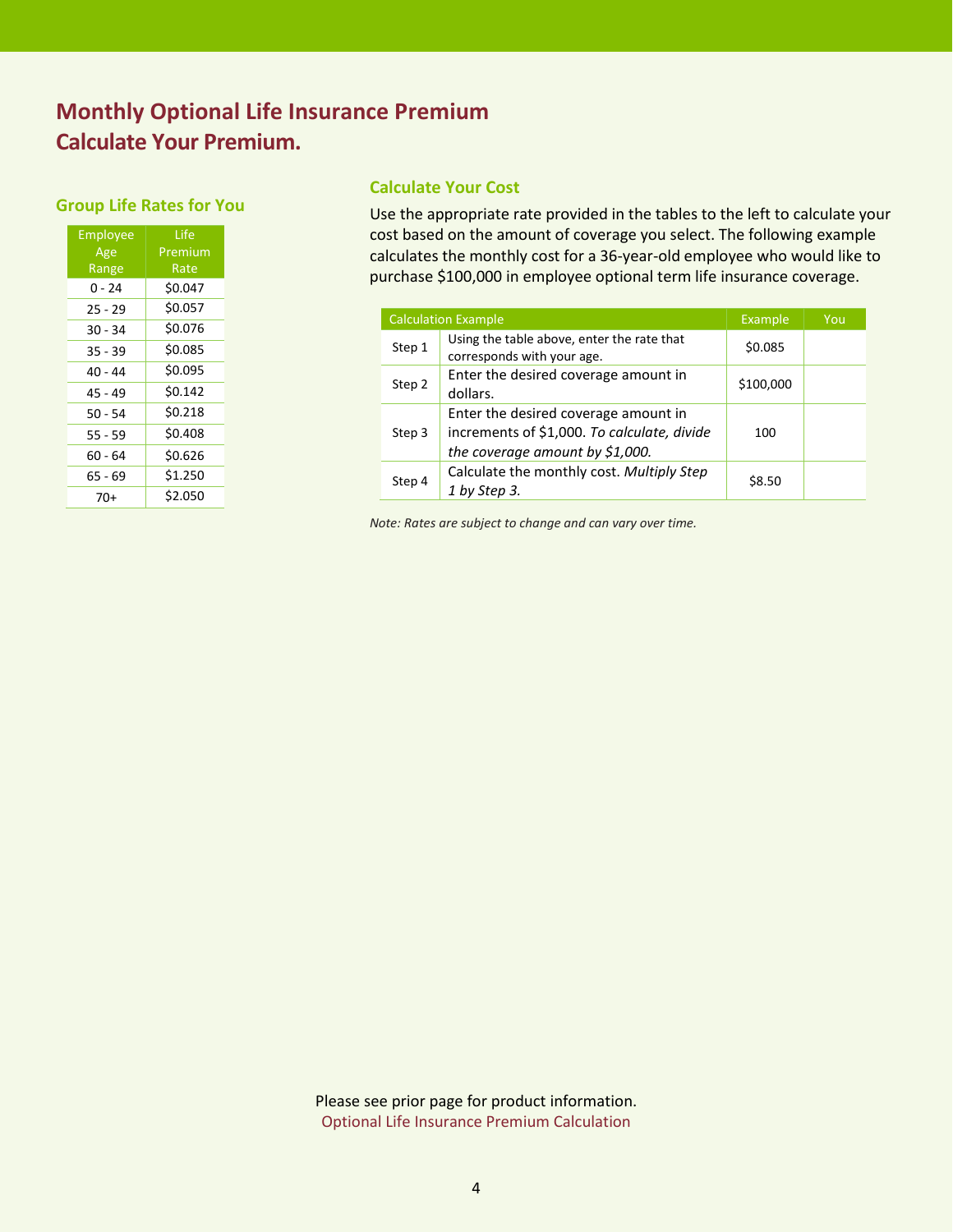# **Group Life Rate for Your Spouse**



# **Group Life Rate for your Dependent Child(ren)**

| Child(ren) Life   |
|-------------------|
| Premium Rate, per |
| \$1,000           |
| \$1.00            |
|                   |

One affordable monthly premium covers all of your eligible dependent children.

Note: To be eligible for coverage, a spouse or dependent child cannot be confined on the date the increase or addition is to take effect, it will take effect when the confinement ends.

*Note: Rates are subject to change and can vary over time.*

Please see prior page for product information. Optional Life Insurance Premium Calculation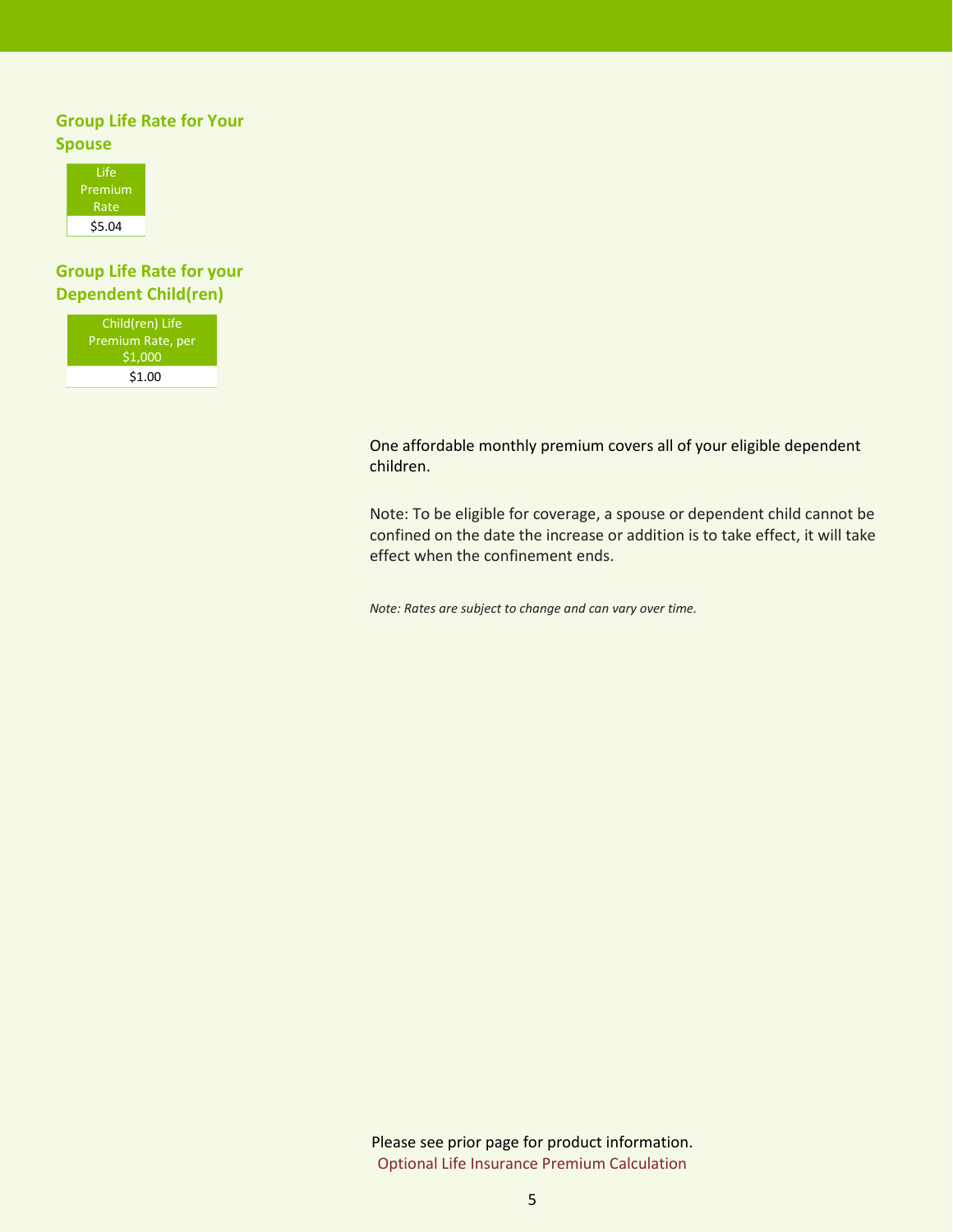



# **Because life doesn't always go as planned**

No matter how well you plan your life, you can be sure a few unforeseen challenges will arise. When they do, it's reassuring to know that help and support are close at hand   thanks to *LifeKeys*® services from Lincoln Financial Group. If you are enrolled in life and/or AD&D insurance, this program provides access to a wide array of services to help and prepare you for whatever lies ahead.

# *LifeKeys***® services include**

# **Online will preparation**

Having a will allows you to designate who will receive your property and assets when you die. EstateGuidance® will preparation is a quick and easy way to create and execute a will.

# **Information on important life matters**

You have access to GuidanceResources® Online, where you'll find articles, tutorials, videos, and expert advice on a wide range of topics — including legal, financial, family, and career.

## **Protection against identity theft**

Identity theft is widespread, and everyone is vulnerable. *LifeKeys* includes an online resource for the information you need to recognize and prevent identity theft — and restore your good name.

## **Guidance and support for your beneficiaries**

The *LifeKeys* comprehensive program offers resources to help your loved ones address common concerns. Services include grief counseling, advice on financial and legal matters, and help coping with the occasional challenges of day-to-day life.

> **Scan the QR code to see the full suite of services**  *LifeKeys* **includes for you and your loved ones.**



©2019 Lincoln National Corporation

#### LincolnFinancial.com

Lincoln Financial Group is the marketing name for Lincoln National Corporation and its affiliates.

Affiliates are separately responsible for their own financial and contractual obligations.

LifeKeys® services are provided by ComPsych® Corporation, Chicago, IL. ComPsych® is not a Lincoln Financial Group® company. Coverage is subject to actual contract language. Each independent company is solely responsible for its own obligations. EstateGuidance® and GuidanceResources® Online are trademarks of ComPsych® Corporation.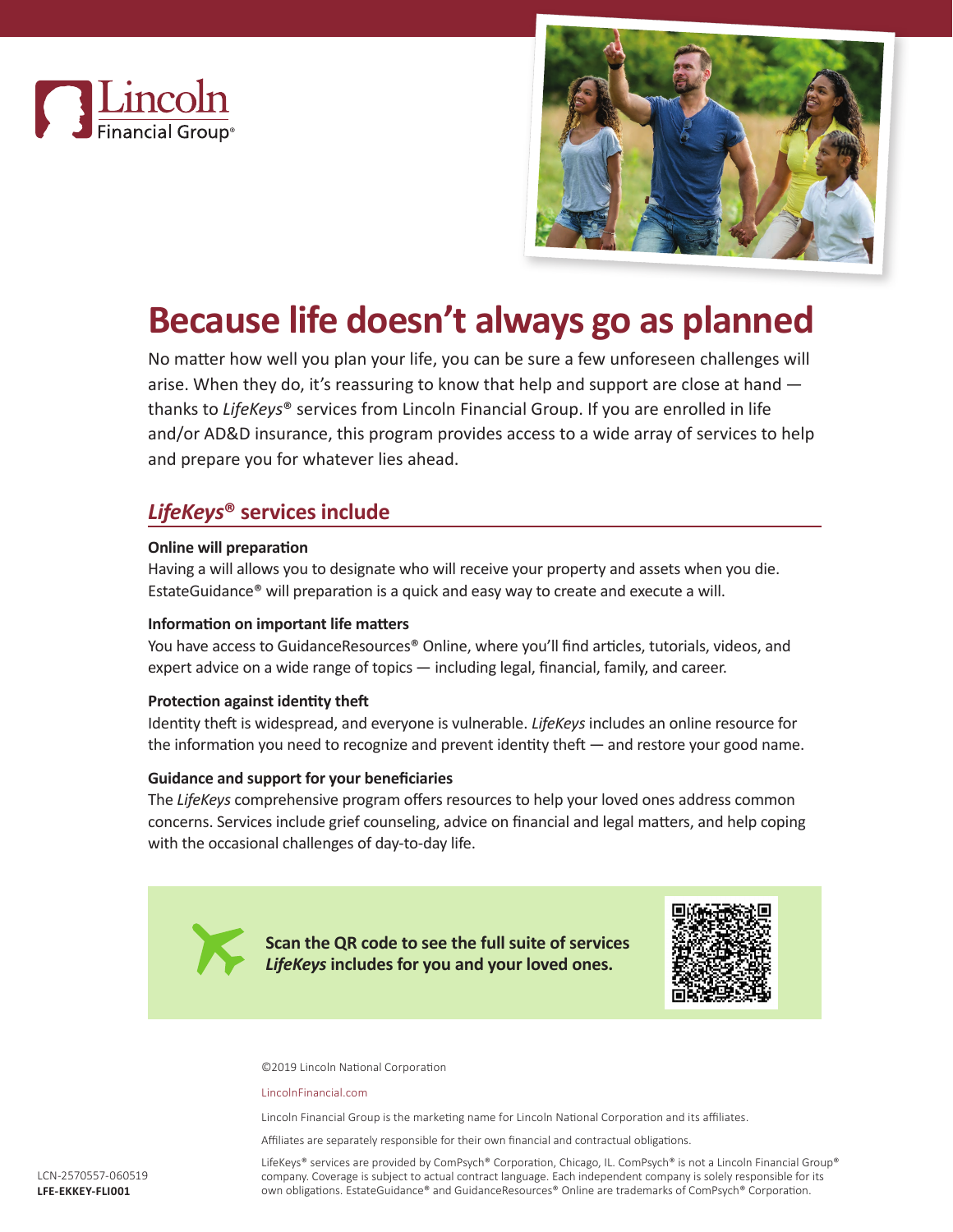



# **Caring support and assistance when you travel**

The *TravelConnect* comprehensive program can bring help, comfort, and reassurance if you face a medical emergency while traveling 100 or more miles from home. If you are enrolled in life or AD&D insurance, you and your loved ones can count on *TravelConnect*  for responsive and caring support — 24 hours a day, 7 days a week.

# **You can count on** *TravelConnect***® services to:**

**Coordinate and provide transportation** from an initial medical facility that cannot adequately treat the patient due to their condition.

**Coordinate travel and airfare** for your dependent children.\*

## **Provide medical and travel assistant services that include, but are not limited to:**

• Medical record requests

- Medical and dental referrals
- Language translation
- Recovering lost or stolen documents or luggage

Travel assistance services are subject to specific terms, conditions, and limitations. If you need assistance, call On Call International immediately for benefits verification and procedures. Multilingual representatives are available 24 hours a day, seven days a week. A program description is available at **mysearchlightportal.com**. To use *TravelConnect*® services, call On Call International at 866-525-1955.



**Scan the QR Code to access an ID card so that you can print and have on hand if you have an emergency far from home.**



©2019 Lincoln National Corporation

#### LincolnFinancial.com

Lincoln Financial Group is the marketing name for Lincoln National Corporation and its affiliates.

Affiliates are separately responsible for their own financial and contractual obligations.

**The** *TravelConnect***® program is not available to insured employees and dependents of policies issued in the state of New York.**

TravelConnect<sup>®</sup> services are provided by On Call International, Salem, NH. On Call International is not a Lincoln<br>Financial Group® company and Lincoln Financial Group does not administer these services. Each independent company is solely responsible for its own obligations.

\*On Call International must coordinate and provide all arrangements for eligible services to be covered. Coverage is subject to contract language that contains specific terms, conditions and limitations, which can be found in the program description.